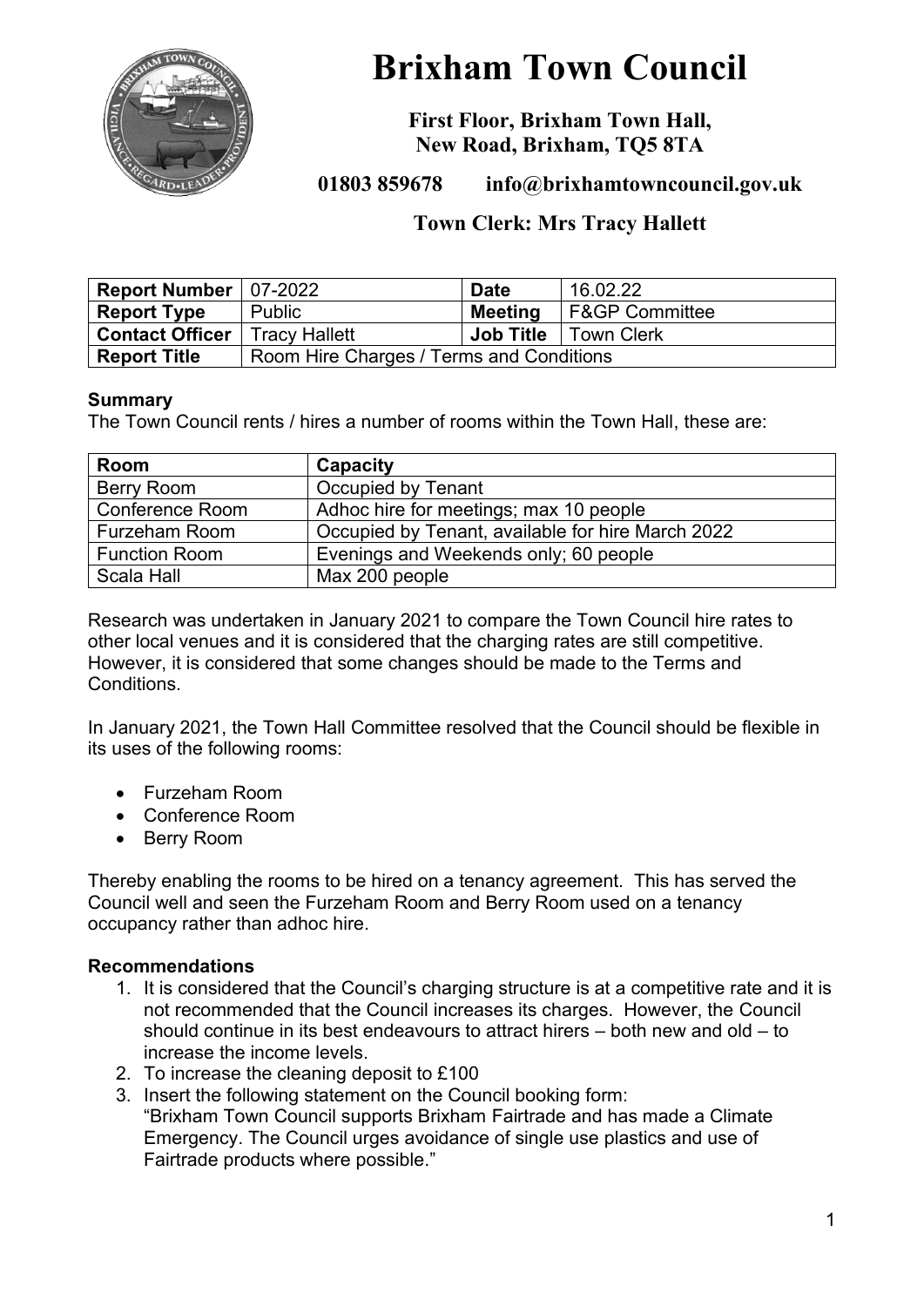#### Scala Hall Room Hire

| <b>Individuals / Commercial:</b>         |            |     |                    |                 |  |
|------------------------------------------|------------|-----|--------------------|-----------------|--|
| Room                                     | Capacity   |     | <b>Hourly Rate</b> | <b>Full Day</b> |  |
| Scala Hall                               | 200 people |     | £15                | £180            |  |
| <b>Community Groups &amp; Charities:</b> |            |     |                    |                 |  |
| <b>Scala Hall</b>                        | 200 people |     | £15                | £100            |  |
| Youth Groups (under 16):                 |            |     |                    |                 |  |
| Per hour                                 |            | £10 |                    |                 |  |

### Function Room Hire

| Individuals / Commercial:                |           |     |                    |                 |  |
|------------------------------------------|-----------|-----|--------------------|-----------------|--|
| <b>Room</b>                              | Capacity  |     | <b>Hourly Rate</b> | <b>Full Day</b> |  |
| <b>Function Room</b>                     | 60 people |     | £15                | £180            |  |
| <b>Community Groups &amp; Charities:</b> |           |     |                    |                 |  |
| <b>Function Room</b>                     | 60 people |     | £15                | £100            |  |
| Youth Groups (under 16):                 |           |     |                    |                 |  |
| Per hour                                 |           | £10 |                    |                 |  |

## Meeting Room Hire

| <b>Meeting Room</b>    | Capacity   | Price per hour | <b>Community Groups &amp;</b><br><b>Charities per hour</b> |
|------------------------|------------|----------------|------------------------------------------------------------|
| Furzeham Room *        | 12 people  | £12 per hour   | £6 per hour                                                |
| <b>Conference Room</b> | 10 people  | £12 per hour   | £6 per hour                                                |
| Berry Room *           | 3-4 people | £8 per hour    | £4 per hour                                                |
| Summercombe            | 12 people  | £12 per hour   | £6 per hour                                                |
| Room **                |            |                |                                                            |

\* Currently not available due to tenanted occupation.

\*\* Currently occupied by the Town Lengthsmen.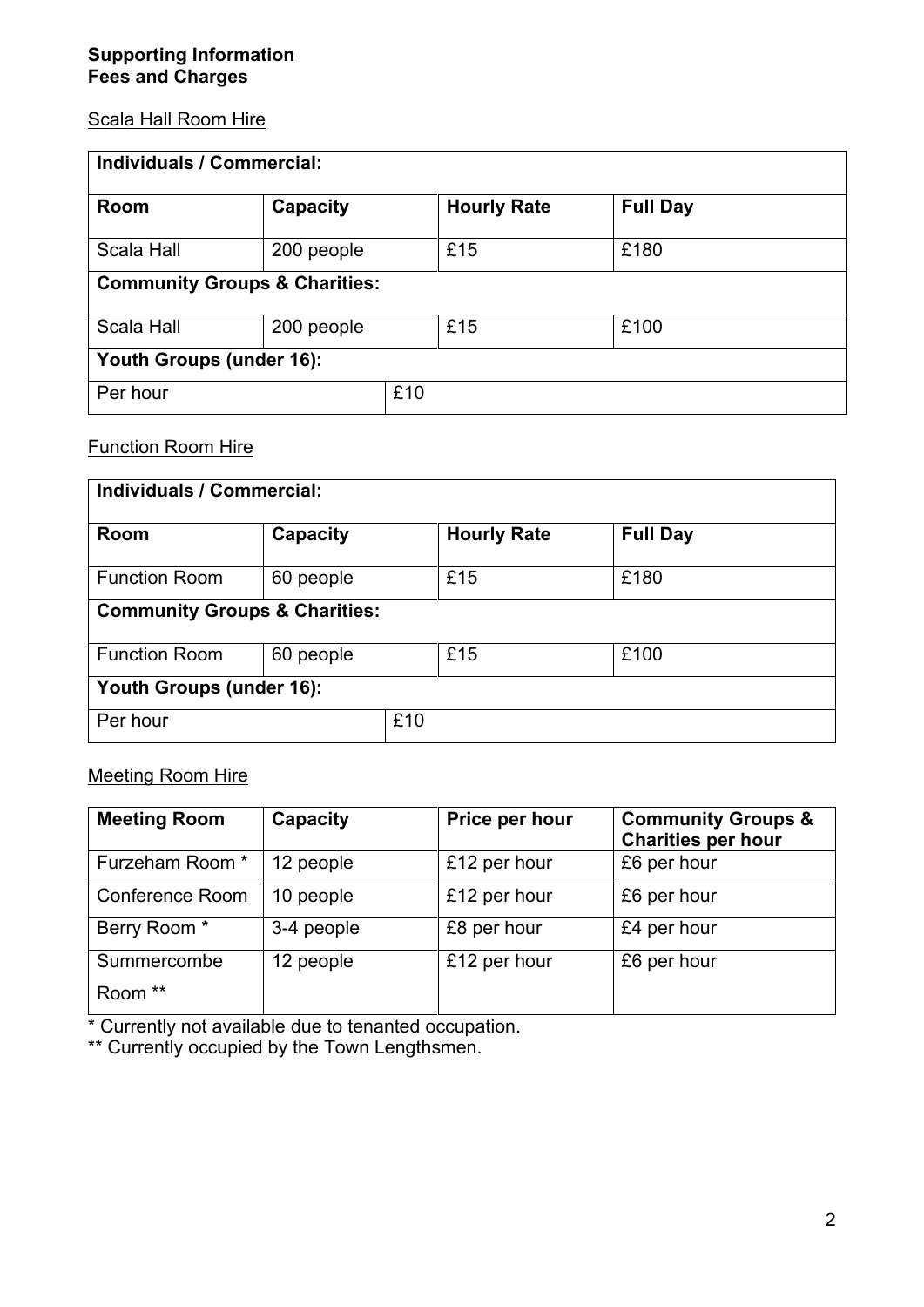#### Additional Charges

In addition to the above, the following are charged:

Function Room / Scala Hall:

| <b>PRS</b> Licence                                | Surcharge of 20% of hire fee if music is played |
|---------------------------------------------------|-------------------------------------------------|
| Hallkeeper set up (optional extra)   £20 per hour |                                                 |

The hallkeeper set up fee is based on the hourly rate for the cost of employment plus 20%.

#### Meeting Rooms:

| Access to Tea & Coffee<br><b>Making Facilities</b> | Town Council provide hot water urn,<br>mugs and spoons. Hirer provides their<br>own tea, coffee and sugar. | £10.00           |
|----------------------------------------------------|------------------------------------------------------------------------------------------------------------|------------------|
| Tea & Coffee                                       | Town Council to prepare, provide and<br>serve.                                                             | £1.10 per person |

#### Deposits and Cancellations

| Deposit                                               | 25% non-refundable required at time of booking                                                                                                         |
|-------------------------------------------------------|--------------------------------------------------------------------------------------------------------------------------------------------------------|
| <b>Cancellation Charges</b>                           | Cancellation charges will be applied as detailed in the<br><b>Terms and Conditions</b>                                                                 |
| <b>Balance</b>                                        | 8 weeks prior to booking or if inside 8 weeks, at time of<br>booking                                                                                   |
| Cleaning                                              | £20.00 refundable deposit required at the time of booking<br>to cover any additional cleaning / clearing up / rubbish<br>removal that may be necessary |
| Crockery, Cutlery, Mugs and<br>Glasses. Max 60 people | £150 refundable deposit, required at the time of booking<br>to cover any breakages / missing items                                                     |
| Payment of hire fees &<br>deposits                    | Hire fees & deposits should be paid to Brixham Town<br>Council's bank account. Repayments of refundable<br>deposits will be made direct to your bank.  |

It is considered that the refundable cleaning deposit is not sufficient and this should be increased to £100. We have recently introduced this as a trial and hirers have not queried the refundable fee.

#### **Terms and Conditions**

A copy of the Council's hire terms and conditions of hire can be found in annex one.

#### **Summercombe Room**

This room is occupied by the Town Lengthsman and has therefore not been available to hire. However, there is a tenant in the building who is keen to occupy a ground floor room.

Brixham Foodbank, who used to occupy the Torbay Room, have recently moved away from the Town Hall and it is considered that the room that was used by them could be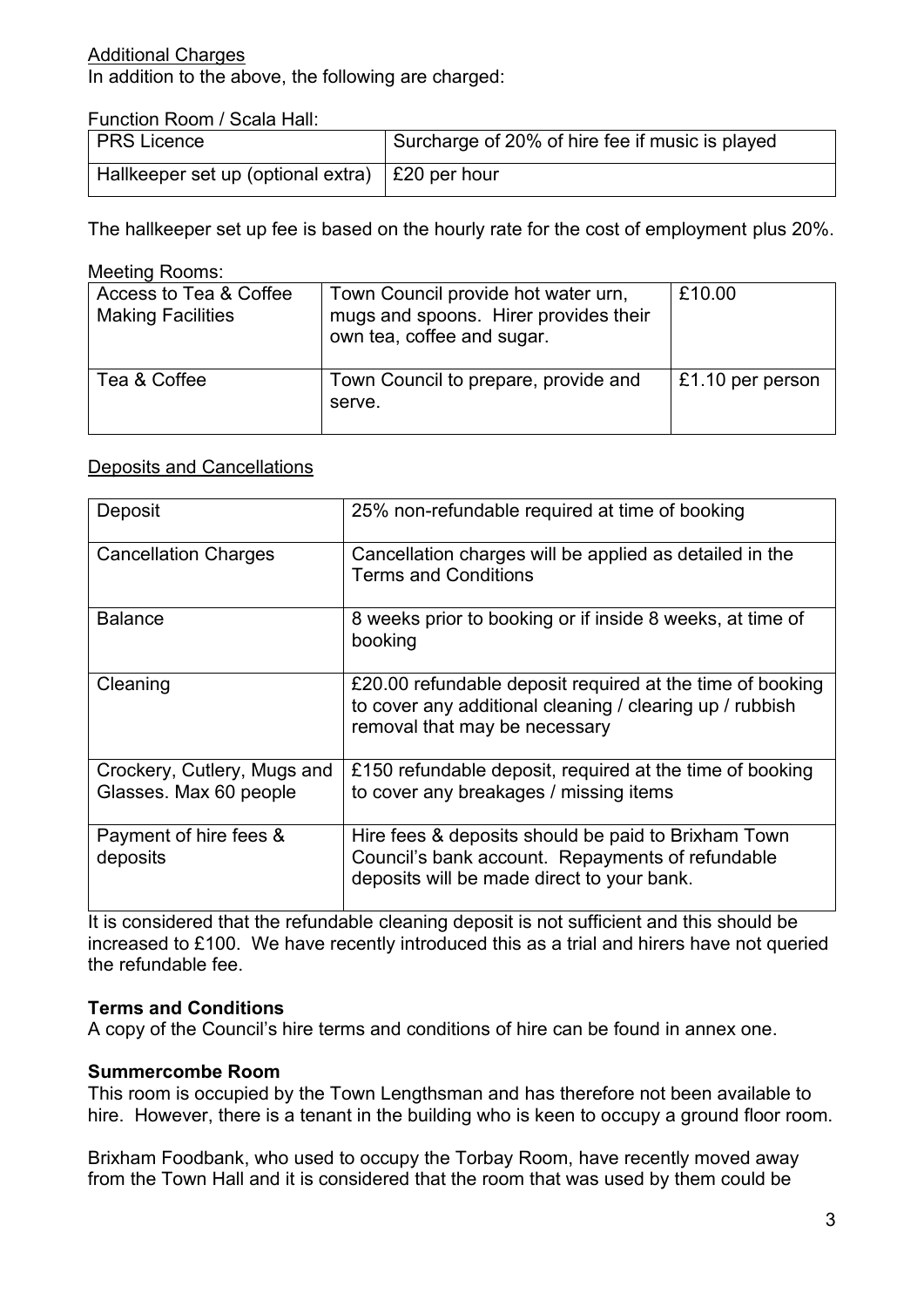used as a store for both the Lengthsmen and the Facilities Manager equipment and consumables.

This does not take away the need for the Lengthsmen to have a dedicated depot for all equipment. The size of the Torbay Room is similar to that of the Summercombe Room and therefore is not large enough to house all of their equipment. It is considered that this would be a suitable temporary location freeing up the Summercombe Room for tenant.

A desk share facility will be provided for the Town Lengthsman Supervisor and the Facilities Manager in the Council office for such times where they need access to the PC. It is not considered that this provision will change when a suitable depot has been approved by the Council.

#### **Health and Safety**

#### Insurance and Risk Assessment

Hirers should undertake a risk assessment to quantify hazards that might arise during the event and devise procedures to minimise any hazard. In addition, hirers are responsible for ensuring that all activities comply with the requirements of the Health & Safety at Work Act 1974.

However, we recognise that this is not always possible if it is an individual hirer holding a small birthday party, for example. Therefore, the Council will support the hirer with their risk assessment.

#### Attendance of Staff out of hours

The Town Council does not actively enforce staff to be on duty when the Scala Hall is occupied by adhoc hirers. If the Facilities Manager attended every out of hours booking, this would reduce the hours they are work during the working week and affect the day to day operation of the Town Hall.

It is recognised that this is not always possible, especially for events such as adult parties and the Town Clerk will arrange for a staff member to be on duty during this time.

As the Town Hall becomes increasing occupied with bookings, this will become more of an concern for the Council. A Town Hall Sustainable meeting has been organised for Friday 11<sup>th</sup> March at 10am at the request of the Finance and General Purposes Committee. The outcome of which will be reported to the next available Committee meeting and relevant information will be fed into the Town Hall Regeneration Task and Finish Group.

Whilst a staff member may not be on duty for out of hours hire, the Town Council does take its responsible for health and safety seriously and therefore the Facilities Manager meets with hirers and go through a checklist of requirements with them ensuring that they are aware of the fire exits, fire instruction booklet, access to the hall and who to contact in the event of an emergency. Both parties are required to sign the checklist to confirm that the health and safety tour of the Scala Hall has been carried out. A copy of the checklist is in Annex Two.

In addition to this, an end of hire checklist has been put together which is emailed to all hirers prior to their hire and is also located in noticeboards in the relevant rooms.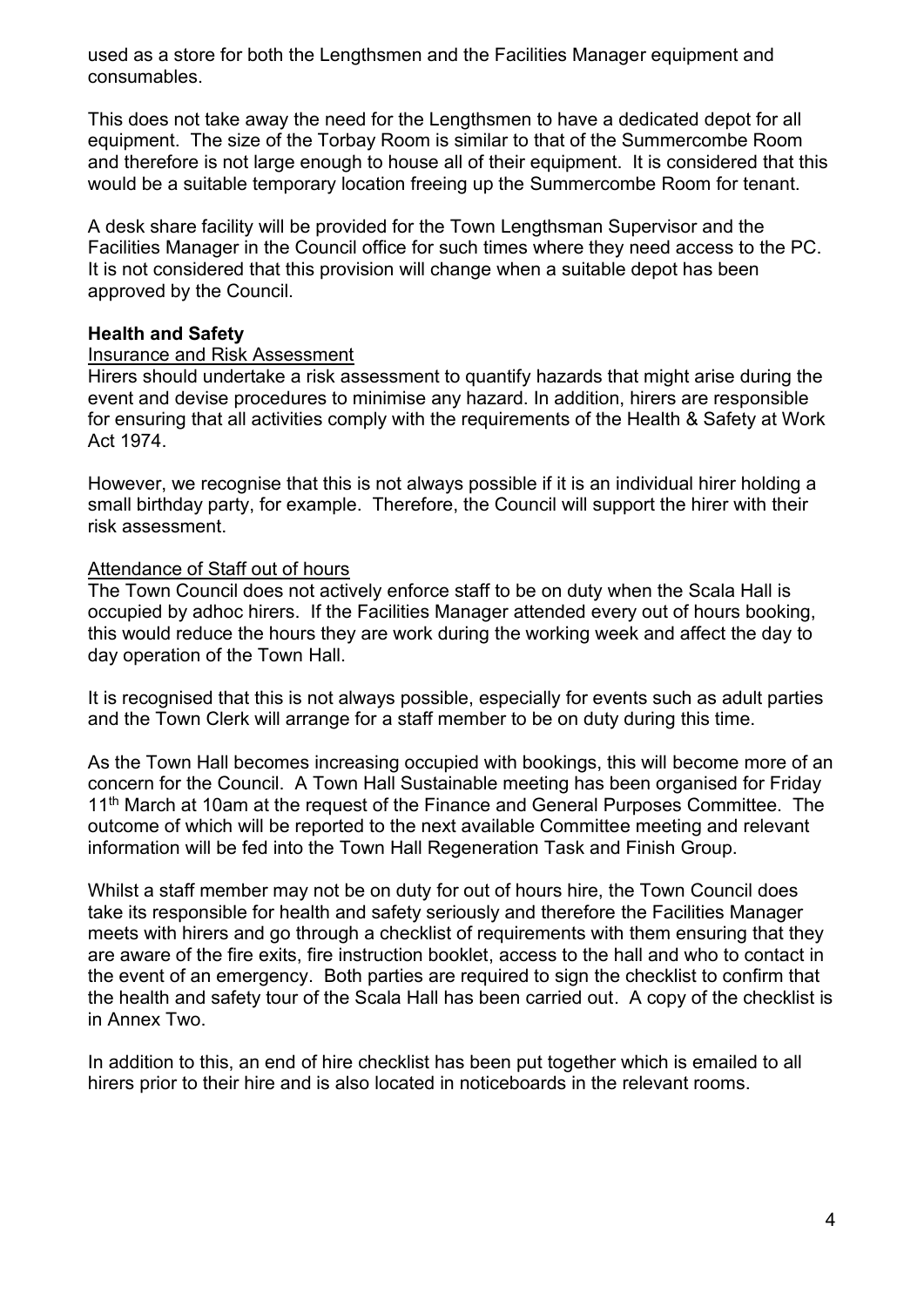#### **Annex One**

## **Terms and Conditions of Hire**

#### **Deposit**

A 25% deposit and the fully completed booking form will confirm your booking and must be received by Brixham Town Council. No provisional bookings will be accepted.

#### **Use of the facilities**

Rooms will only be available for the times specified when making the booking. Please ensure you allow adequate time for set up and vacation of the rooms. Overrunning of your session is not possible as the room may be booked by others.

The hirer and representatives shall:

- Make all efforts to comply with health and safety and any other regulations in place in the building
- Not allow any disorderly, improper, dangerous or destructive conduct whilst on the site and shall comply with any reasonable request made by the Officers of Brixham Town Council
- Use the room for the purpose stated on the booking form only, and for no other purpose whatsoever

The hirer shall, during the period of hiring, be responsible for supervision of the premises, protection of the fabric and contents, safety from damage however slight, or change of any sort, and the behaviour of all persons using the premises, whatever their capacity, including proper supervision of car parking arrangements so as to avoid obstruction of the highway.

The hirer shall repay to the Council on demand the cost of re-instating or replacing any part of the room or any property in or upon the room which shall be damaged, destroyed, stolen or removed during the period of hire.

#### **Set up**

Set up is only permitted on the day of your booking and the hirer will need to ensure that sufficient time is allocated to allow for set up / breaking down within the booking. Except in the case of the Scala Hall where for a full day or am booking, subject to availability, set up is available after 4pm on the evening prior to your booking. No charge will be made but your set up times will not be confirmed until the day before your booking. If you wish to guarantee your setup booking, you will be charged.

#### **Times of events**

Public dancing, singing, music or other public entertainment of the kind shall only take place **inside** the said premises on the following days, during the hours specified and only with the approval of the Town Council.

Specified hours:-

Monday to Sunday 08.30 Hours to Midnight

A request for an event to extend beyond the times stated above is subject to a Temporary event Notice (TEN) and the approval of Brixham Town Council.

#### **Selling Alcohol at Events**

The Town Hall Premises Licence does not cover the selling of alcohol.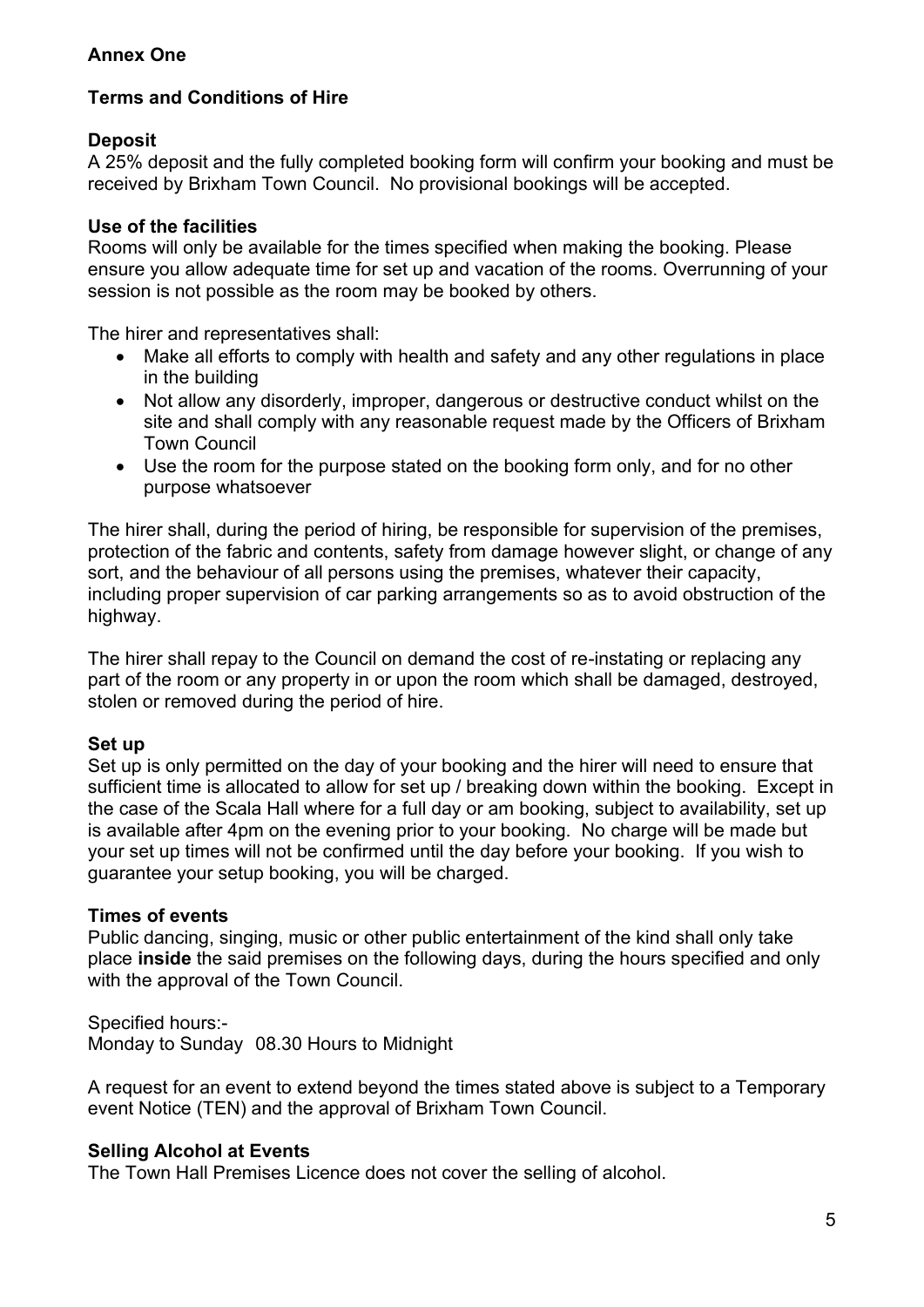Any event at which alcohol is to be supplied is subject to a **Temporary Event Notice (TEN).** If you wish to supply alcohol at your event, please contact Torbay Council Licensing. A copy of the approval MUST be supplied to Brixham Town Council prior to the event.

#### **Stewards**

In accordance with the requirements of the Health and Safety Act and/or the Public Entertainments Licence, the hirer shall be responsible for nominating stewards for their event in the Scala Hall / Function Room, as follows:

(a) Where the event includes Public Dancing, Singing, Music or other Public Entertainment of the like kind: A minimum of **four** stewards must be named, all of whom must be over 21 years of age.

One of the stewards must be the Authorised Person and be on the premises at all times.

In addition to the above, where most of those present are under the age of 16, the number of stewards shall not be less than 1 for every 100 or part of 100 attending.

(b) Where the event comes under the description of Markets, Fairs, Lectures, Meetings and any other event that does not include public dancing, singing or music or any other public entertainment of the like kind: A minimum of **two** stewards must be named, both of whom must be over 21 years of age.

At any event, the following conditions must be observed:

- Stewards shall be in attendance at all times whilst the hall is open to members of the public.
- Stewards must wear distinctive clothing or armbands to make their role obvious to those attending, and to any fire or police officer.
- Stewards must make themselves aware of the fire exits and have contingency arrangements to evacuate the building if the need arises. An information pack is available in each room to aid the stewards.
- **If a TEN has been approved, there may be conditions included within the approval regarding Door Staff. The Town Council may require additional staff to be employed. Please note that only Registered Door Staff are able to stop any member of the public entering an event, or use reasonable force to evict a member of the public from an event. Door staff or stewards that are not registered cannot use physical force to prevent anyone entering your event. If you do not have Registered Door staff and it is likely that members of the public will try and gain entry, without authorisation, you may not be able to adhere to these Conditions of Hire in terms of keeping Good Order.**
- The Town Council reserves the right to impose a condition that Registered Door Staff be employed and the number of Registered Door Staff to be employed.

#### **Health and Safety**

Hirers should undertake a risk assessment to quantify hazards, which might arise during the event and devise procedures to minimise any hazard. In addition, hirers are responsible for ensuring that all activities comply with the requirements of the Health and Safety at Work Act 1974.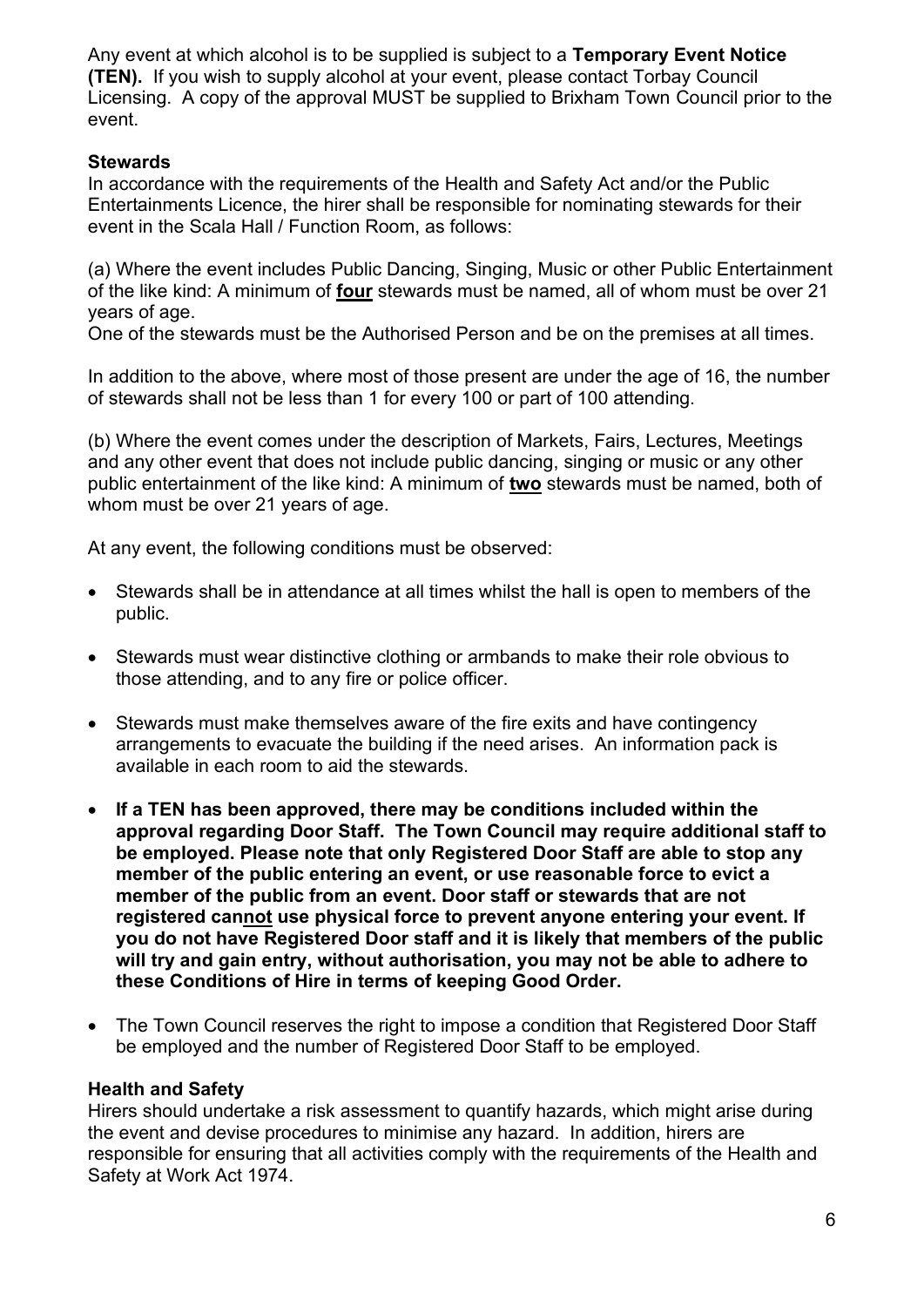#### **Good Order**

The hirer shall be responsible for keeping good order in the Scala Hall / Function Room and, if the Council directs, provide and pay for additional stewards as the Council considers necessary for the proper conduct of the function. Any decision made by the Council is final and not negotiable.

**Please note: The hirer should be aware that the Town Hall is situated in a residential area and that every reasonable precaution must be taken to prevent disturbance to occupiers of neighbouring properties, both during and after the event. The hirer should advise their audience / clients to leave the area of the hall in a quiet and responsible manner.**

The Council shall not be responsible for any loss or damage due to any breakdown of machinery, failure of the power supply, leakage of water or gas, fire, government restriction or Act of God which may cause the hall to be closed and the hiring interrupted or cancelled. The hirer shall indemnify the Council against any claim which may arise out of the hiring or which may be made by any person or agent of that person who has suffered any loss, damage, injury or death whilst they were in the hall during the period of hire.

#### **Food Hygiene**

Persons supplying and handling food must satisfy current food safety legislation and have received appropriate training and instruction in food hygiene. Advice can be obtained from Torbay Council on 01803 208025.

#### **Cleaning**

Tables must be washed down after use and any spilt drinks / food must be cleaned up immediately. Clear arrangements must be made for cleaning the room before departing unless agreed otherwise by Brixham Town Council. All rubbish from the Town Hall premises must be disposed of in the allocated bins. Damages/breakages must be reported. In the interest of other users, the room must be left as you found it. **If it is not, the cleaning deposit will not be refunded. Any extra cleaning charge will be made, at the discretion of the Council.**

#### **Parking**

The hirer is responsible for ensuring that the Highway is kept clear at all times. Vehicles are only permitted to park in the designated parking bays. No overnight parking permitted.

All hirers are reminded that consideration must be given to other users of the Town Hall and it is not acceptable to attempt to block the car park, entrance or access lane.

Scala Hall: A **maximum** of two parking spaces will be available for evening and weekend hire.

Function Room: A **maximum** of two parking space will be available for evening and weekend hire.

Meeting Rooms: A **maximum** of one parking space will be available for evening and weekend hire.

**No** parking is available Monday to Friday 8am – 5pm.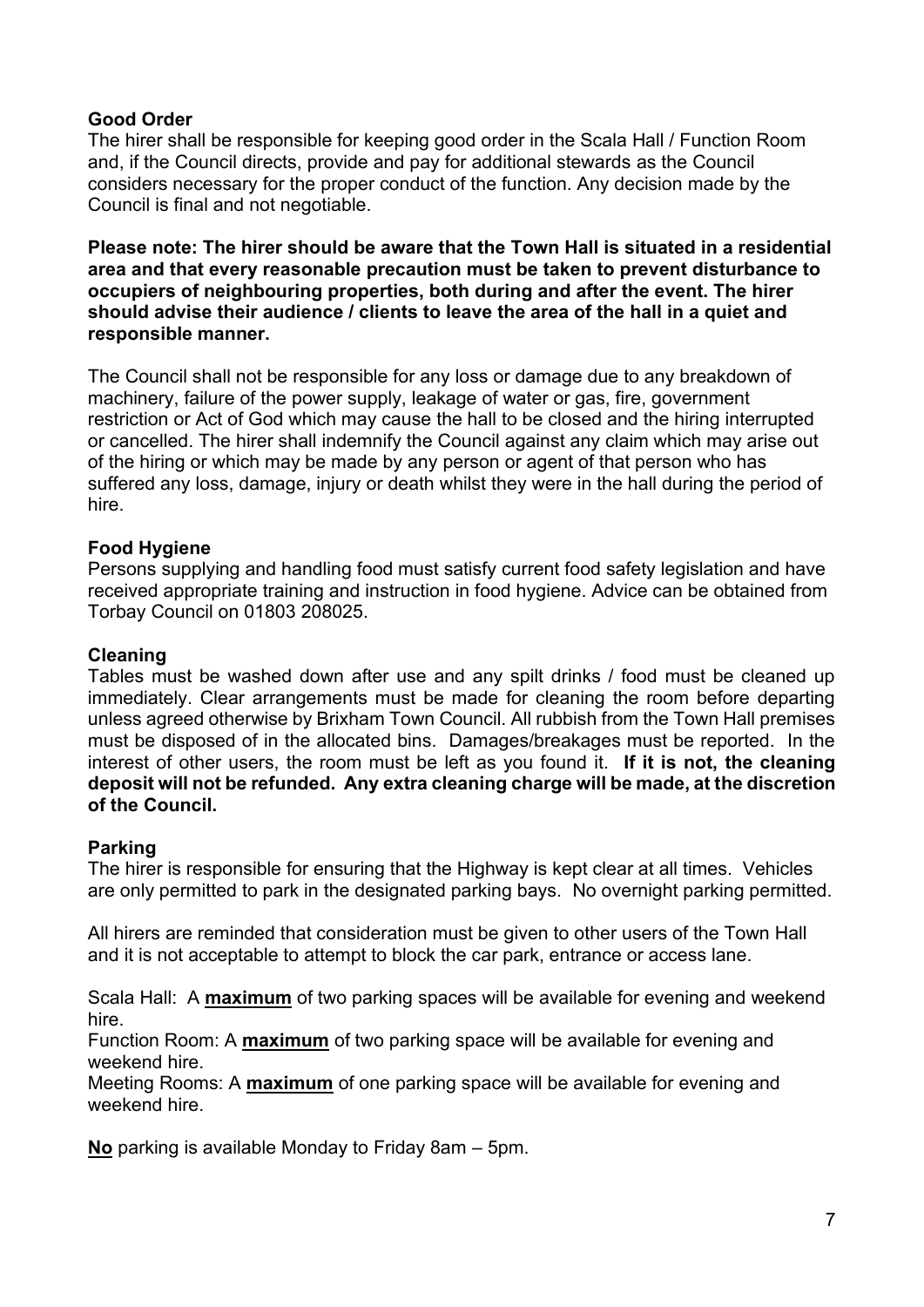## **Payment**

The hirer agrees to pay Brixham Town Council by the due dates specified on invoices.

A deposit is required at the time of booking. No provisional bookings will be accepted. Balance is due 8 weeks prior to event.

## **Cancellation and Amendments**

Cancellation by the hirer:

Cancellation notifications must be confirmed by letter, email or telephone and will become effective on the date received by Brixham Town Council.

The following cancellation charges will apply:

- a) Between  $15 21$  days notice:  $25\%$  room hire charge
- b) Between 8 14 days notice: 50% room hire charge
	-
- c) Between  $0 7$  days notice: 100% room hire charge

Cancellation by Brixham Town Council:

Brixham Town Council may cancel the booking at any time if:

- a) The building or any part of it needs to be closed for urgent maintenance work or other reasons beyond reasonable control.
- b) It is considered that the event may be detrimental to the reputation of Brixham Town Council.
- c) The hirer becomes insolvent or enters into liquidation.

## **Amendment of bookings**

If you wish to alter the date, time or room of your booking you may do so more than 7 working days in advance of your original booking, subject to availability. Otherwise cancellation charges may apply.

#### **Liability**

Brixham Town Council will not be liable to the hirer or persons attending an event for any personal injury or loss or damage to property except on the occasion that, and to the extent to which it has been negligent.

Any loss or damage to Brixham Town Council's property including fixtures, fittings, walls, furniture and equipment (including that hired in for use) shall be the liability of the hirer. Any cost of replacing or repairing Brixham Town Council's property whether caused by damage, breakage or removal shall be charged to the hirer.

Brixham Town Council takes all reasonable steps to ensure that information contained on its website is as accurate as possible.

Please note that by using these facilities the hirer accepts responsible for making arrangements to insure against any third party claims which may lie against him/his association whilst using the Town Hall. (The Council is insured against any claims arising out of *its own* negligence.)

The hirer shall, if selling goods in the Town Hall premises, comply with Fair Trading Laws and any local code of practice issued in connection with such sales. In particular, the hirer shall ensure that the total prices of all goods and services are prominently displayed, as shall be the organiser's name and address, and that any discounts offered are based only on Manufacturers' Recommended Retail Prices.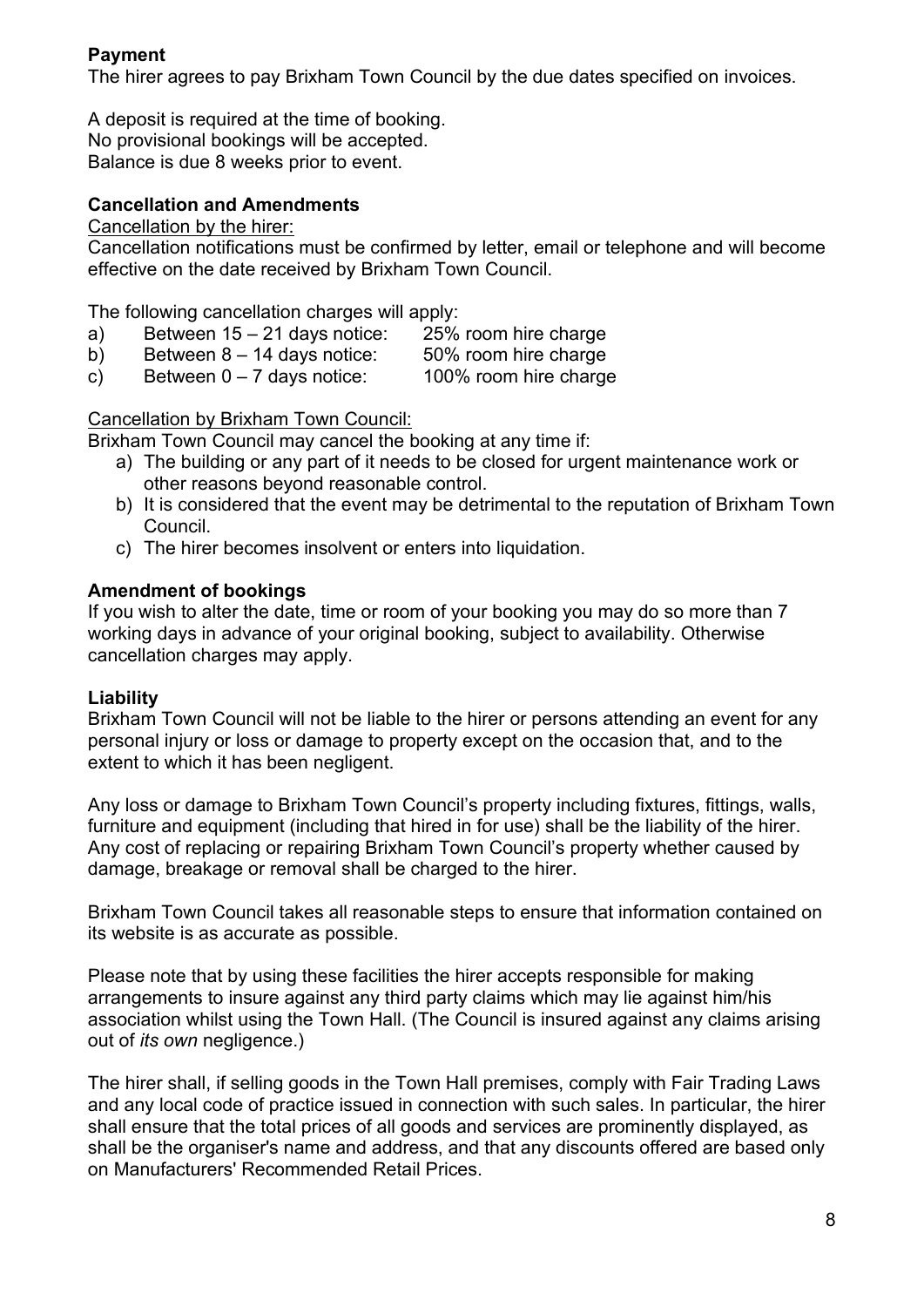#### **Specific restrictions on use:**

| Smoking:                   | Smoking is not permitted anywhere within the curtilage of the building.                                                                                                                                                                                                                                                                                                                                                                                                                                                                                                                                                                                                                                           |
|----------------------------|-------------------------------------------------------------------------------------------------------------------------------------------------------------------------------------------------------------------------------------------------------------------------------------------------------------------------------------------------------------------------------------------------------------------------------------------------------------------------------------------------------------------------------------------------------------------------------------------------------------------------------------------------------------------------------------------------------------------|
| Prohibition:               | no nails, tacs, screws, pins or other like objects shall be driven into<br>or fixed to any part of the hall; nor shall placards, tape or other<br>articles be fixed thereto that shall cause damage to the paintwork,<br>plaster or any other part of the fabric of the building.                                                                                                                                                                                                                                                                                                                                                                                                                                 |
| Dogs                       | The Scala Hall hirer has the right to allow dogs on leads in the Scala Hall<br>only. The hirer must provide adequate precautions where food is<br>prepared, handled or stored. The hirer is also responsible for the control<br>and cleanliness of any dogs entering the Scala Hall.                                                                                                                                                                                                                                                                                                                                                                                                                              |
|                            | No dogs (except guide dogs) are permitted to enter any other part of<br>the Town Hall.                                                                                                                                                                                                                                                                                                                                                                                                                                                                                                                                                                                                                            |
| Flyposters:                | You are advised that 'fly-posting' is illegal and could lead to prosecution.<br>This includes advertising notices attached to road signs, lamp-posts and<br>other fixed or temporary places. Hanging of banners across any part of the<br>exterior of the hall is prohibited except that, with the permission of the<br>Town Clerk, a banner may be hung on the external fire escape staircase<br>above the Scala Hall entrance doors. The Town Council does have a<br>notice board at the front of the Town Hall and next to the Scala Hall<br>entrance and this is available to hirers to advertise their event. Please<br>ensure that all posters to be displayed are handed in to the Town Council<br>office. |
| Copyright:                 | No copyright dramatic or musical work shall be performed or sung without<br>the consent of the owner of the copyright.                                                                                                                                                                                                                                                                                                                                                                                                                                                                                                                                                                                            |
| Removal<br>of<br>property: | Unless prior arrangements have been made with the Town Clerk, all<br>persons and equipment must be off the premises by the time stated on the<br>booking form. The Council accepts no responsibility for any property left on<br>the hall premises.                                                                                                                                                                                                                                                                                                                                                                                                                                                               |
| Electrical<br>Equipment    | The hirer shall ensure that any electrical appliances brought by them into<br>the Hall and used there shall be safe, in good working order, and used in a<br>safe manner in accordance with the Electricity at Work Regulations 1989.<br>Where a residual circuit breaker is provided, the hirer must make use of it<br>in the interest of public safety. All equipment must carry a PAT certificate.                                                                                                                                                                                                                                                                                                             |
| <b>Accidents</b>           | The hirer must report all accidents involving injury to the public to the<br>Council as soon as possible.                                                                                                                                                                                                                                                                                                                                                                                                                                                                                                                                                                                                         |

#### **Access Arrangements:**

Should your booking be out of normal working hours, please contact Brixham Town Council one week prior to your booking to arrange collection of a key.

# **Right of Entry**

The Council reserves the right to enter any part of the hall during the period of hire.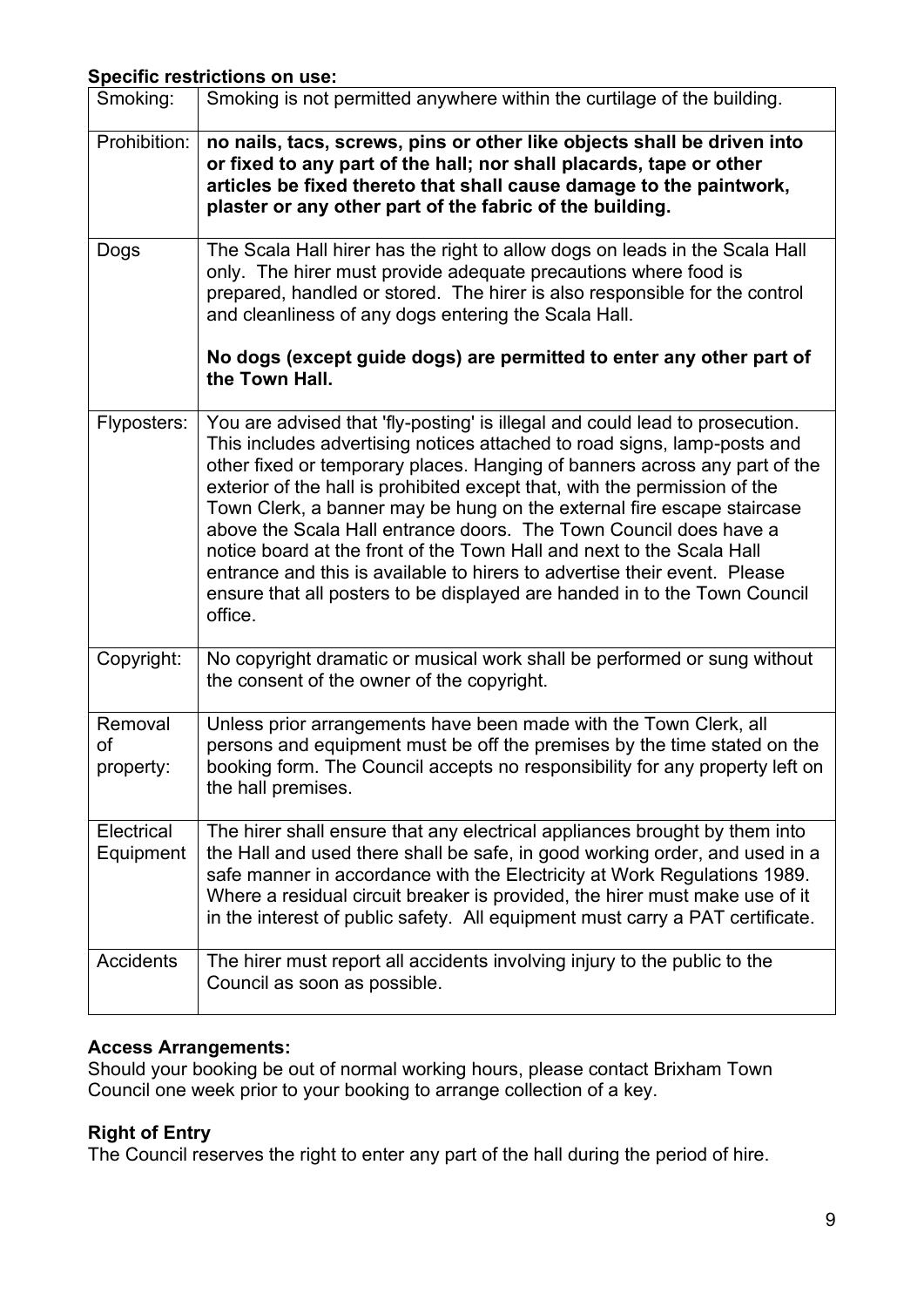#### **Security for Contingencies**

The Council may, at any time, without stating a reason, demand, by way of letter addressed to the hirer, such security as the Council may deem necessary to cover any contingency. If such security is not forthcoming within the period stated in the letter, the Council has the right to terminate the hire.

The person signing the Booking Form will be treated by the Council as the Authorised Person. When the Authorised Person is signing the Booking Form on behalf of an Organisation, Club, Society, Association or Company he/she must have the authority to sign and bind the organisation to the Conditions of Hire.

#### **Notices and Letters**

Any notice, letter, demand or request by the Council to, or upon, the hirer may be sent by ordinary pre-paid post addressed to the hirer at the address quoted on the booking form.

#### **Compliance with the Children Act 1989**

The hirer shall ensure that any activities for children under eight years of age comply with the provisions of The Children Act and that only fit and proper persons who have passed the appropriate DBS checks have access to the children. Checks may also apply where children over eight and vulnerable adults are taking part in activities. The hirer shall provide the Council with a copy of their Child Protection Policy on request.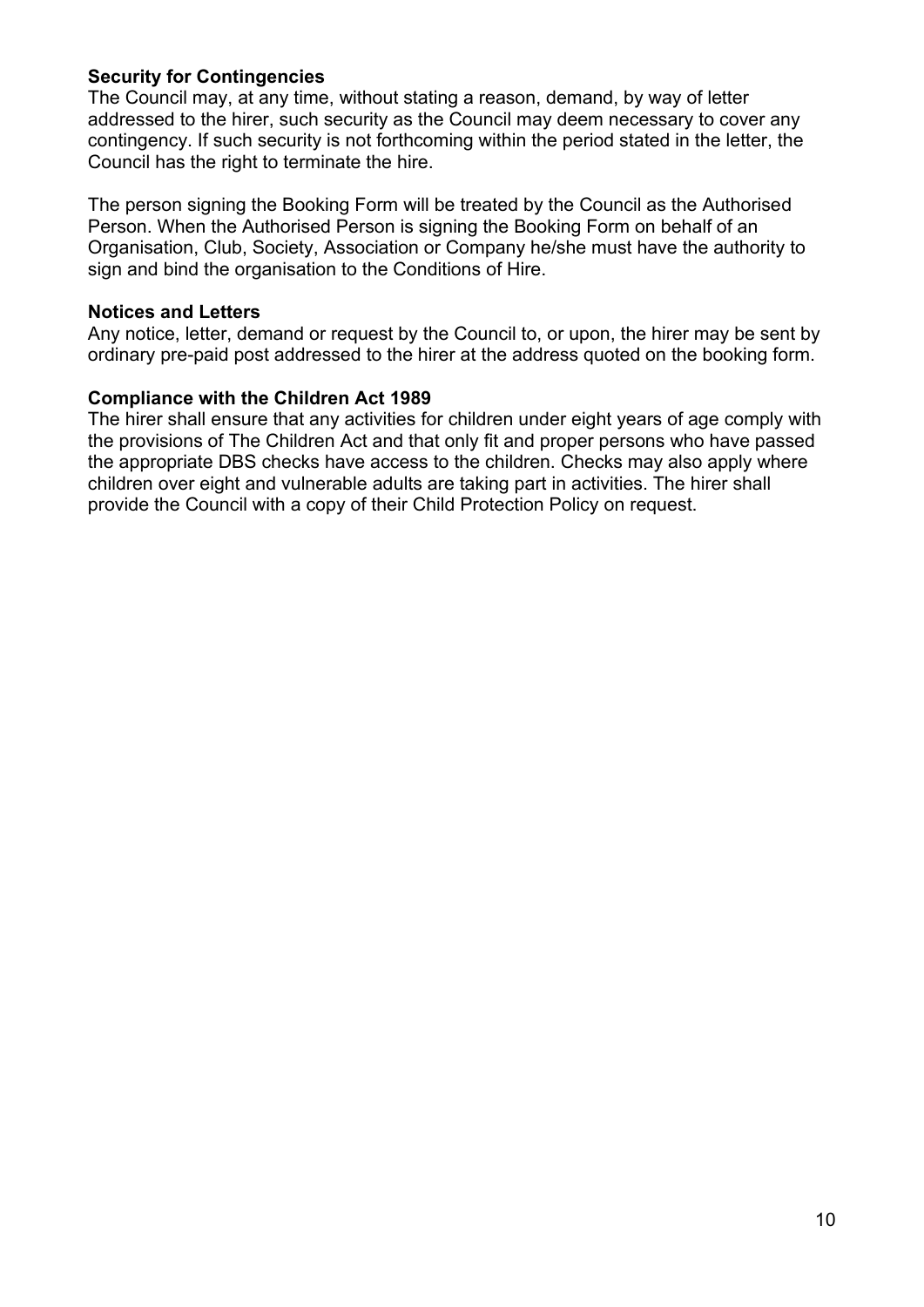#### **Annex Two**



#### **HIRER/S………………………………………………………………………………….. DATE OF HIRE (IF APPLICABLE)……………………………………………………………………………**

|                                                       | <b>CHECKED</b> |
|-------------------------------------------------------|----------------|
| Key safe location and demonstration                   |                |
| Entering the kitchen using blue fob                   |                |
| End of hire checklist                                 |                |
| Entry into the hall                                   |                |
| <b>Fire Exits</b>                                     |                |
| Fire Instruction booklet                              |                |
| Smoking                                               |                |
| Lights demonstration                                  |                |
| Secure force introduction and notice                  |                |
| Wi-Fi & Password notice                               |                |
| <b>Toilets</b>                                        |                |
| Entering the car park from Scala Hall                 |                |
| Confirmation of parking spaces (if applicable) BDC x2 |                |

I/We confirm that we have completed the health and safety tour of the Scala Hall and that I/We agree to comply with the terms and conditions of hire as documented in the booking form supplied by Brixham Town Council, should we proceed to a confirmed booking.

**SIGNED (HIRER/S)…………………………………………………………………….**

**SIGNED (BTC STAFF MEMBER)…………………………………………………….**

**DATE OF VISIT…………………………………………………………………………**